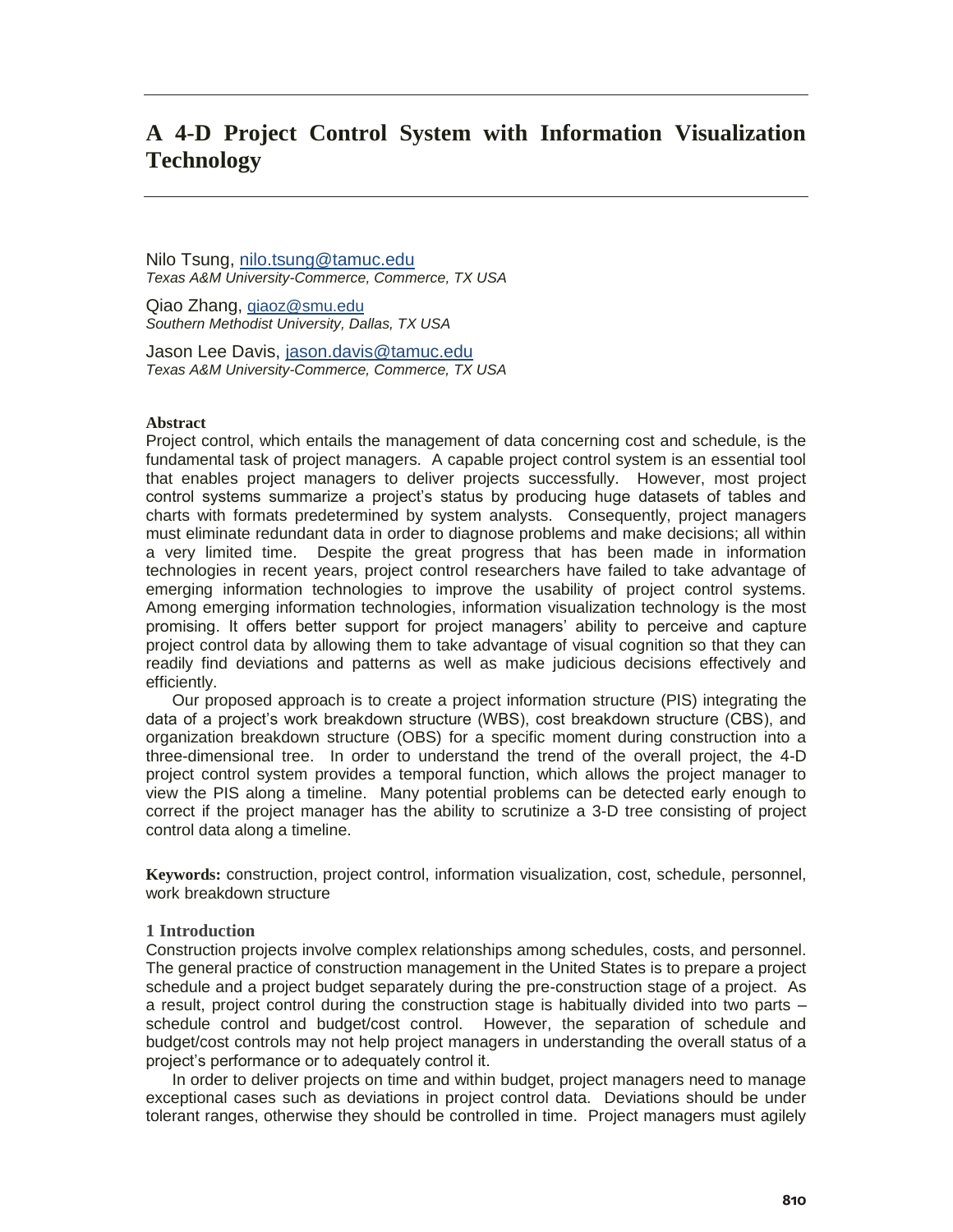find deviations and their root causes before taking necessary corrective actions. Among emerging information technologies, information visualization technology is the most promising to better support project managers' ability to perceive and capture project control data (Songer et al 2004).

## **1.1 Statement of the Problem**

During the construction phase of a project there are considerable challenges to consider, such as bad weather, variability in labor productivity, absenteeism, labor turnover, procurement and delivery delays, design inaccuracies, change orders, contractual disputes, rework, labor disputes, accidents, and vandalism (Gould & Joyce 2008). The size and complexity of construction projects have increased rapidly, making project control even more difficult. Consequently, competent project control systems are essential to project managers.

Most current project control systems are based on summarizing a project's status by tables and charts. These systems, with their limited support to project managers, are hardly acceptable in this era. Construction projects have frequently used computer-based systems to conduct data-processing tasks such as storage and retrieval of data, calculation and comparison, plotting and tabulation, access of databases via query transactions, and preparation of reports. Instead of providing large datasets, project control systems should give more specific information so that project managers can easily conduct exceptional management.

 Human limitations, such as working memory and information assimilation, cause cognition to scale poorly as the amount and complexity of information increase. We cope with large-scale cognitive tasks through cognitive artifacts for holding and processing information as needed, such as paper, pencils, abacuses, computers, reading, writing, and arithmetic. Vision typically plays a key role in cognitive artifacts, and visualization is about exploiting the power of human vision for maximizing cognitive performance. Visualization can help create an internal model in the mind of the user, and information visualization can help explore visual representations for a large quantity of data so that the user can grasp the data's meaning easily (Chen 2005).

# **1.2 Purpose of the Study**

The purpose of this study is to design and develop a digital prototype of a 4-D project control system with information visualization technology.

Project control requires a great deal of tacit knowledge. This kind of knowledge is very difficult to be described clearly. The number of actual datasets in a project control system is usually not large (less than 10,000), but these datasets are highly dimensional (10 or more attributes). In addition, the quality of project control data is generally not as good as that collected via sensors or through swiping credit cards (Lee & Rojas 2013). With these unique characteristics, it is believed that artificial intelligence techniques, such as knowledge-based systems, neural networks, and data mining, are not very suitable to project control.

Intelligence augmentation can be achieved by using well-designed cognitive artifacts. Information visualization can help us exploit the power of human vision for maximizing cognitive performance. The 1990s and onwards have witnessed leaps and bounds in the field of information visualization, with the development of increasingly powerful techniques and visually appealing information visualization artifacts (Card et al 1999; Chen 2006; Ware 2012). However, information visualization has not been applied to the design and development of project control systems yet (Lee & Rojas 2013).

## **1.3 Study Procedures**

Step 1: Preparation of project control data

The work breakdown structure (WBS), the cost breakdown structure (CBS), and all daily reports were generated based on a highway bridge project discussed in Construction Project Management (Sears et al 2015). The organization breakdown structure (OBS) and various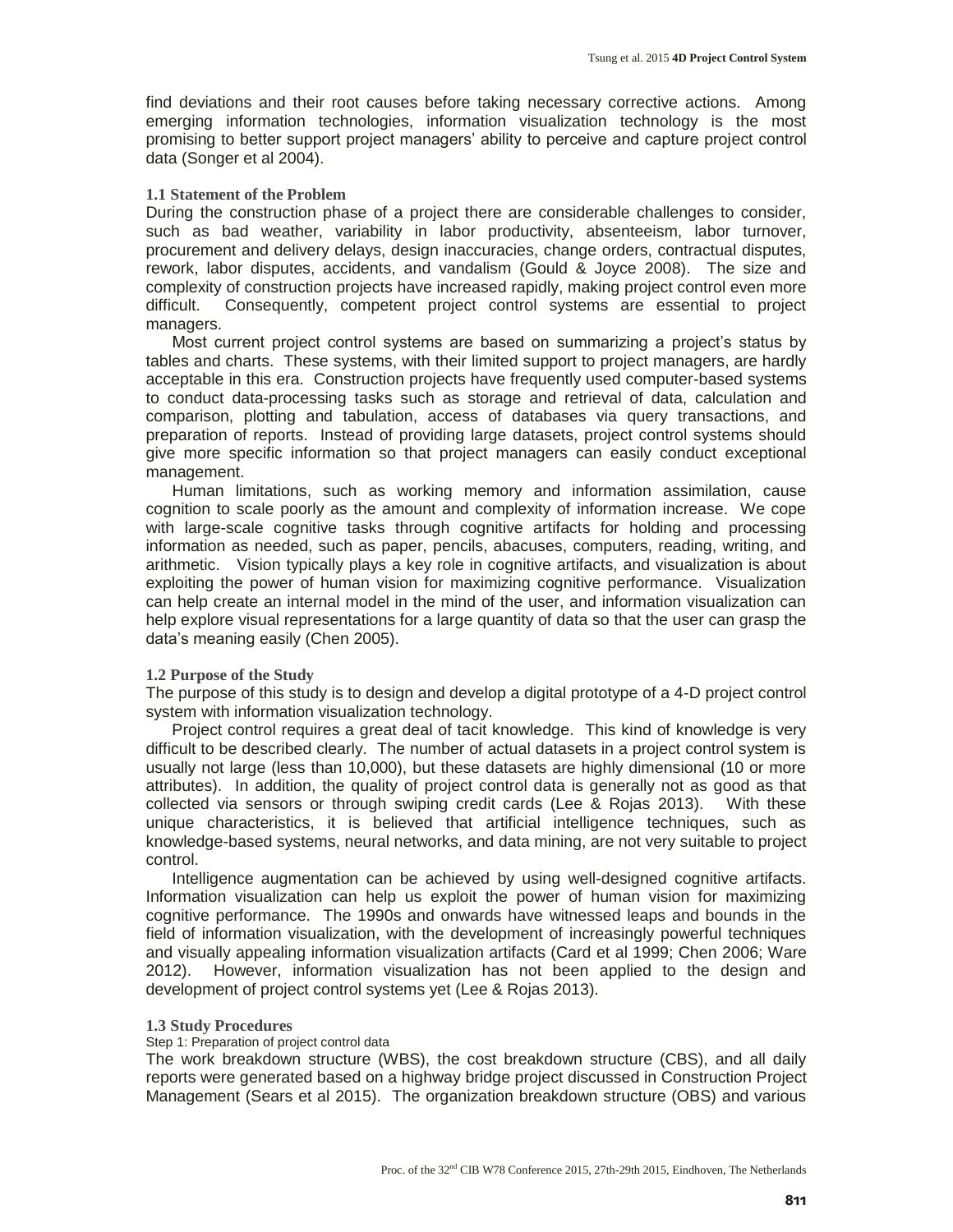probable problems encountered during construction were produced by the authors based on their experience.

Step 2: Initialization of the 4-D project control system

After successfully developing a digital prototype of a 4-D project control system, the authors stored the data from the highway bridge project in the 4-D project control system database.

 In general, project control includes four tasks: (1) to analyze data in order to determine favorable and unfavorable trends; (2) to identify probable causes for activities with good and poor performance; (3) to select actions for improving performance; and (4) to forecast future performance. In this study, only tasks 1, 2 and 4 were focused on.

# **2 Literature Review**

Visualization of construction project progress has been studied in two approaches: (1) project control data projected onto physical models and (2) project control data exploited and viewed by using information visualization technology. The latter approach explores the semantics of project control data with information visualization systems to help the user find deviations and patterns quickly (Songer et al 2004; Russel et al 2009; Lee & Rojas 2013), and is the focus of this paper.

 The concept of 3D visualization of work packages containing project control data was introduced to the construction industry in the early 1980s (Neil, 1983). The approaches to integrating project control data such as cost and schedule together were explored in the early 1990s (Rasdorf & Abudayyeh 1991, 1992; Abudayyeh & Rasdorf 1993). Applying information visualization technology to project control data has been studied since the early 2000s (Songer et al 2004; Russell et al 2009; Lee & Rojas 2013). Visual representations with information visualization for project control data have been proposed. However, no digital prototype based on these proposed ideas has been designed and implemented since it requires programming proficiency, database design expertise, and web-oriented knowledge besides insights into project control and information visualization.

# **3 Project Information Structure**

The purpose of this section is to discuss a data structure called project information structure (PIS), upon which a 4-D project control system with information visualization technology can be built. For a project, we can describe its control data according to their nature by presenting the data onto the leaf-nodes of its cost breakdown structure (CBS), work breakdown structure (WBS), and organization breakdown structure (OBS) in a 3-D Cartesian coordinate system (see Figure 1). Projecting the nodes of these three 2-D tree structures together in the space after carefully considering their constraints and meanings, we can create a 3-D PIS (see Figure 2). A PIS represents a set of project control data at a specific moment during the project construction stage. As the project progresses, the moving loci of a PIS constitute the backbone of a 4-D project control system.

# **3.1 Relationships among a PIS and its Corresponding CBS, WBS, and OBS**

In order to integrate three different kinds of project control data (i.e. cost, schedule and personnel data) together to make a PIS, we ought to first build the project's CBS, WBS and OBS (see Figure 1). Actually, a PIS is a 3-D virtual tree whose nodes contain pointers pointing to the corresponding nodes of the CBS, WBS and OBS. The nodes of these 2-D structures contain the project control data. According to the nature of the project, we can first assume either the CBS or WBS as a major framework of the PIS, and then link the nodes of the other two 2-D tree structures with the nodes of the major framework one. When linking these nodes, there are four kinds of relationships: one-to-one, one-to-many, many-to-one, and many-to-many.

# **3.2 A Database for Storing the Relevant Data**

In order to integrate those three 2-D tree structures together to build a PIS (see Figure 1), we need to first create a database for each tree structure, respectively. It should be noted that all the tree structures involved in this study (i.e. CBS, WBS, OBS and PIS) belong to multi-way trees. Their representative logical data model is shown in Figure 3.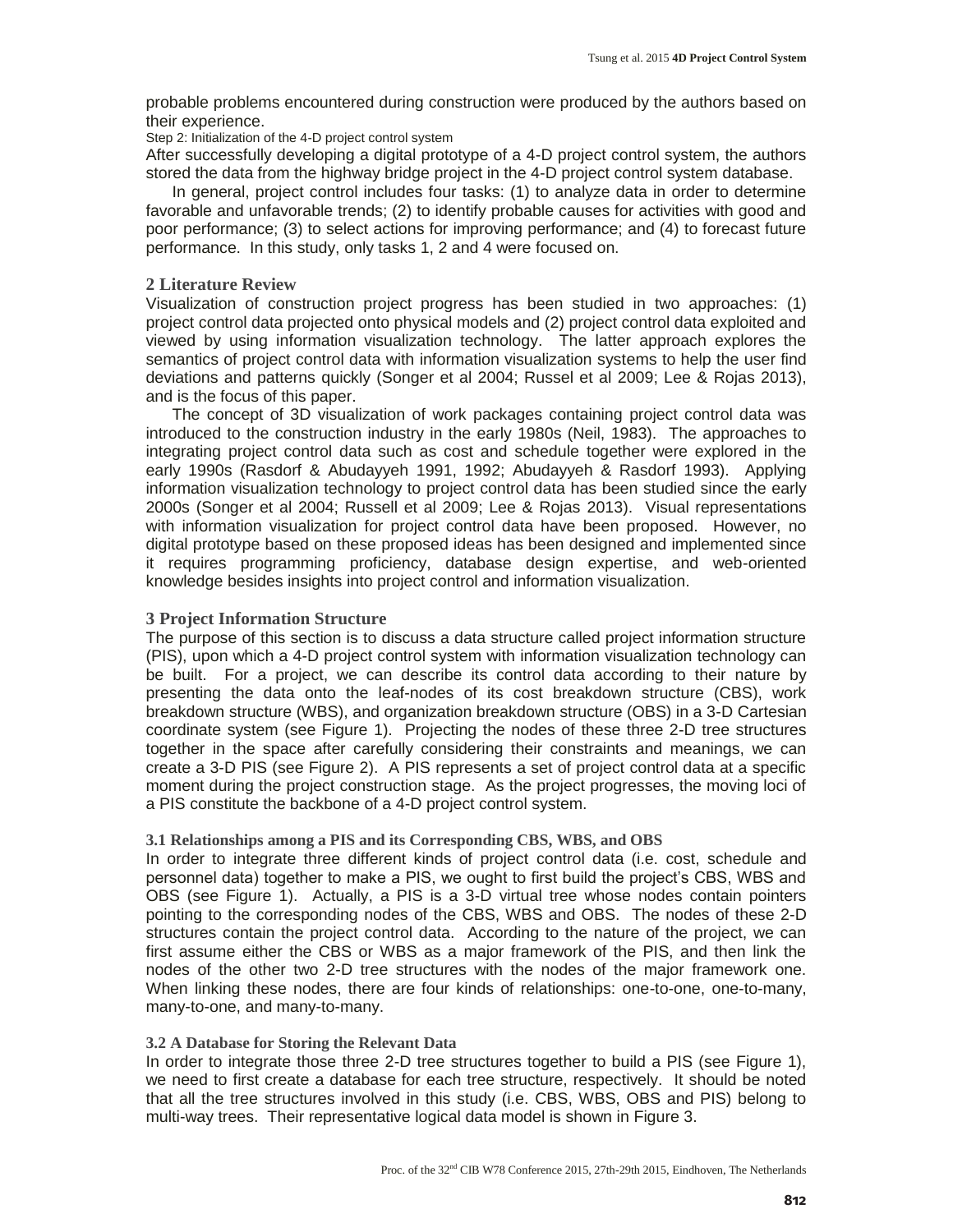Database modeling and design for this study is based on the approach described in a book entitled Database Solution: A Step-by-Step Guide to Building Databases written by Thomas Connolly and Carolyn Begg (2000). A description for the problem needed to be modeled is first written; a logical data model for the problem is then created by using an entity-relationship diagram; and finally normalized tables with their attributes and various keys are developed.

 The root node of a tree structure never has a parent node, and each node except the root node must have a parent node. The number of child nodes for a parent node ranges from 0 to many, which is indicated as 0 .. \* in Figure 3. In a tree structure, a node's parent is one but only one, which is indicated as 1 .. 1 in Figure 3. In short, the differences among the WBS, CBS, OBS, and PIS are their attributes only, and their data structures all belong to a multi-way tree (see Figure 3).

 When integrating the WBS, CBS and OBS to build a PIS, from the perspective of any node of PIS, we should consider four situations: one-to-one, one-to-many, many-to-one, and many-to-many as discussed in previous section. Theoretically speaking, we can project the WBS, CBS, and OBS of a project to build a PIS tree without a problem. However, in reality, we need to have an extra relational database table called MultiChildCondition (see Figure 4) to ensure that each and every record in the tables has one but only one value. In other words, we must refer to the MultiChildCondition table under the condition that a PIS node is projected from more than one node of WBS, CBS or OBS.

#### **3.3 Algorithms for Displaying a PIS Tree on the Monitor**

In the database, each project can store the data of its WBS, CBS and OBS tree nodes. In other words, project control information for several projects can share the same storage space. Before speaking of displaying the project control information in a 3-D tree structure on the monitor, we need to first find out all the PIS nodes and their corresponding levels in the PIS tree structure for a project. For each and every tree in this study, an algorithm called FIND-ALL-NODES as shown in Listing 1 can help organize its relevant data to be a predetermined format so that later processes, such as 2D and 3D tree drawing on the monitor, can be based on it.

 This algorithm is recursive because the algorithm name – FIND-ALL-NODES – can be found in the middle of the pseudo code as shown in Listing 1.

 There is no software-on-shelf for drawing tree structures on the monitor such as work breakdown structure, cost breakdown structure, and project information structure. Therefore, we have to come up with our own 2-D (e.g. WBS, CBS and OBS) and 3-D (e.g. PIS and a project control tree for the entire project) tree drawing algorithms.

 For drawing a 2-D tree on the monitor, we have to first calculate the X and Y coordinates of all tree nodes so that all the nodes can be clearly displayed. For drawing a 3-D tree on the monitor, we can view the parent node of a tree structure as the apex of a pyramid in geometry. We can then determine the diameter size of a tree fragment at a specific tree level so that all the nodes can be shown clearly.

#### **4 A Four-dimensional Project Control System**

#### **4.1 Overall Architecture**

Data sharing systems have become a trend since the late 1990s. This kind of data processing and monitoring system is usually web-based. These kinds of systems consist of server-side systems and client-side programs.

 However, client-side programs require initial installations, occasional upgrades, and regular maintenance by well-trained technical personnel. These tasks make client/server (C/S) architecture systems not very convenient and economical to the user. With the advent of browser/server (B/S) architecture, tasks such as installations, upgrades, and maintenance can be completed remotely by technical personnel working for software service suppliers. Therefore, the browser/server (B/S) architecture system has become prevalent in the software industry since the early 2000s. The 4-D project control system with information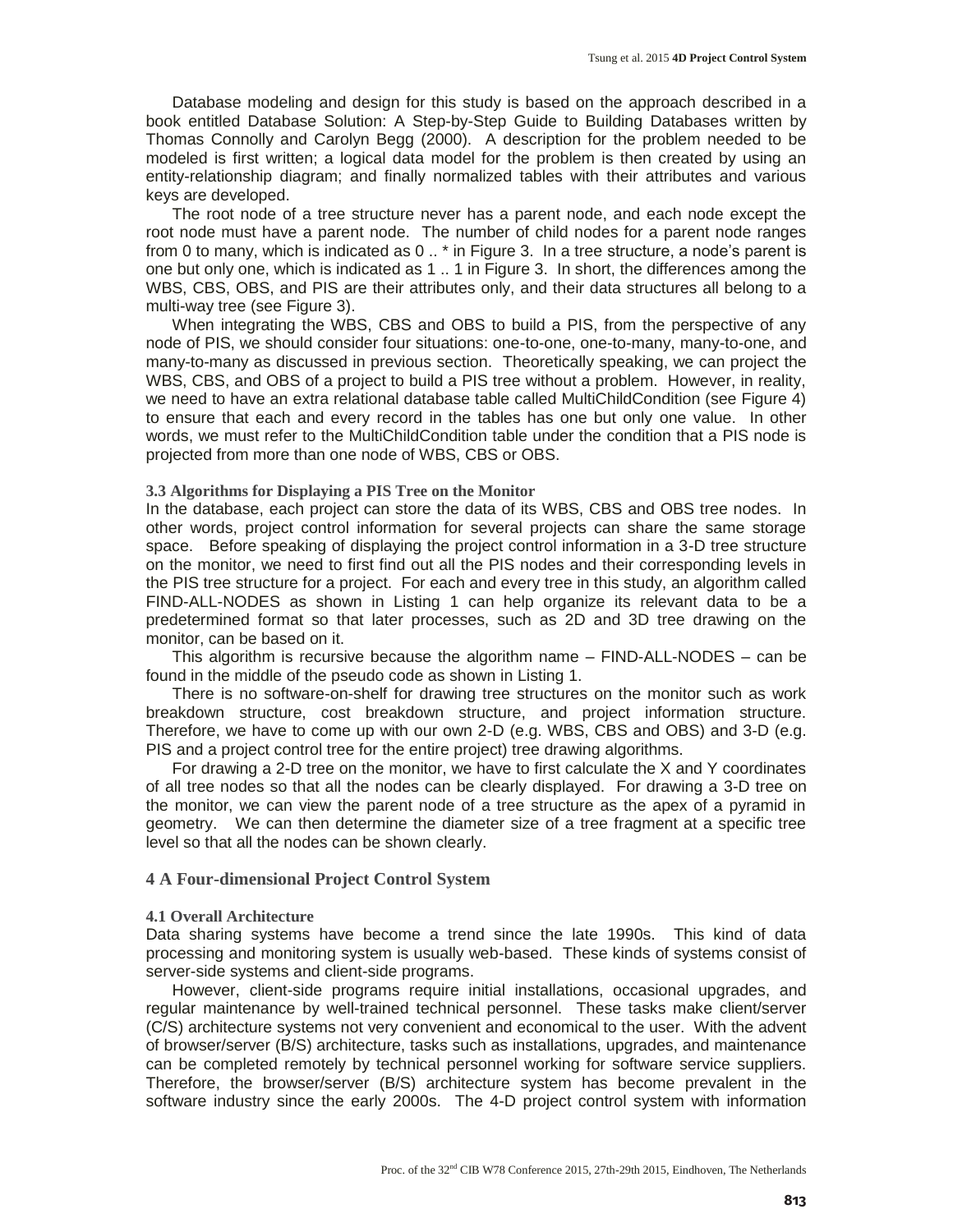visualization technology belongs to a B/S architecture system. In addition, most users are very familiar with internet browser software such as Internet Explorer. This 4-D project control system can increase its usability through B/S architecture.

 The 4-D project control system is built based on project information structure (PIS), which requires the 3-D display capability. However, it is very challenging to display a 3-D model inside a web browser with acceptable efficiency. WebGL enables the web browsers to render 3-D models with GPU instead of CPU. In other word, the WebGL technology provides web browsers capabilities to display project information structure (PIS) efficiently (Congote, et al 2011). It is why this project is built based on B/S architecture with WebGL.

 The user interface for a 4-D project control system consists of the project control data in a PIS format as well as various control components such as labels, buttons, legends, and dialog boxes. Looking at Figure 5, the PIS is processed by the WebGL library while the control components are handled by the HTML 5 as shown in the client-side devices. The client side and server side can communicate with each other via the Internet and a component called Servlet 3.0. Data storage and retrieval for a PIS tree are completed by using codes written in the JAVA programming language and a MySQL database in the server-side devices.

# **4.2 Information Visualization Technology**

# **4.2.1 Color Identification**

The color, shape and size are the most identifiable characteristics to human vision. Seven predetermined colors are adopted in the 4-D project control system (see Figure 6). The gray means the current activity has not started yet; the green means the current activity is under construction without problems; the red means the current on-going activity has risks of falling "behind schedule"; the yellow means the current on-going activity has risks of going "over budget"; the orange means the current activity has risks of "behind schedule" and "over budget"; the blue means the current activity has been completed without problems; and the purple means the current activity has been completed with problems in its history.

# **4.2.2 Overall Structure Display**

Project managers can view the project control data from the perspective of either a specific part of a project or the entire project tree. The 4-D project control system allows the manager to zoom into a tree fragment of the PIS or zoom out to look at the entire PIS tree (see Figure 6). Project managers can rotate a PIS tree by using the drag-and-drop functions of the mouse, which allows project managers to improve their understanding of the project by changing their viewpoint.

# **4.2.3 Time Travelling**

In order to understand the trend of the overall project, the 4-D project control system provides a time travelling function, which allows project managers to view the PIS along a timeline. Many probable problems can be detected early enough if the project manager has the ability to get project control information along a timeline.

# **5 Conclusions and Future Work**

The 4-D project control system with information visualization technology is the first and only attempt so far at designing and implementing a digital prototype for construction project control. The PIS used in the system has been built by integrating three 2-D tree structures relevant to project control data (i.e. CBS, WBS and OBS) without assuming any tree structure is more detailed or coarse than others. In other words, the PIS can deal with any kind of corresponding relationship among CBS, WBS and OBS (i.e. one-to-one, one-tomany, many-to-one, and many-to-many). In real time, the monitor can present a 3-D PIS for a specific moment during construction and can also display many PISs including both the past and future during construction in a time series. This digital prototype belongs to a browser/server architecture system with WebGL. The codes were written in the JAVA programming language. A MySQL database was employed in the server-side devices.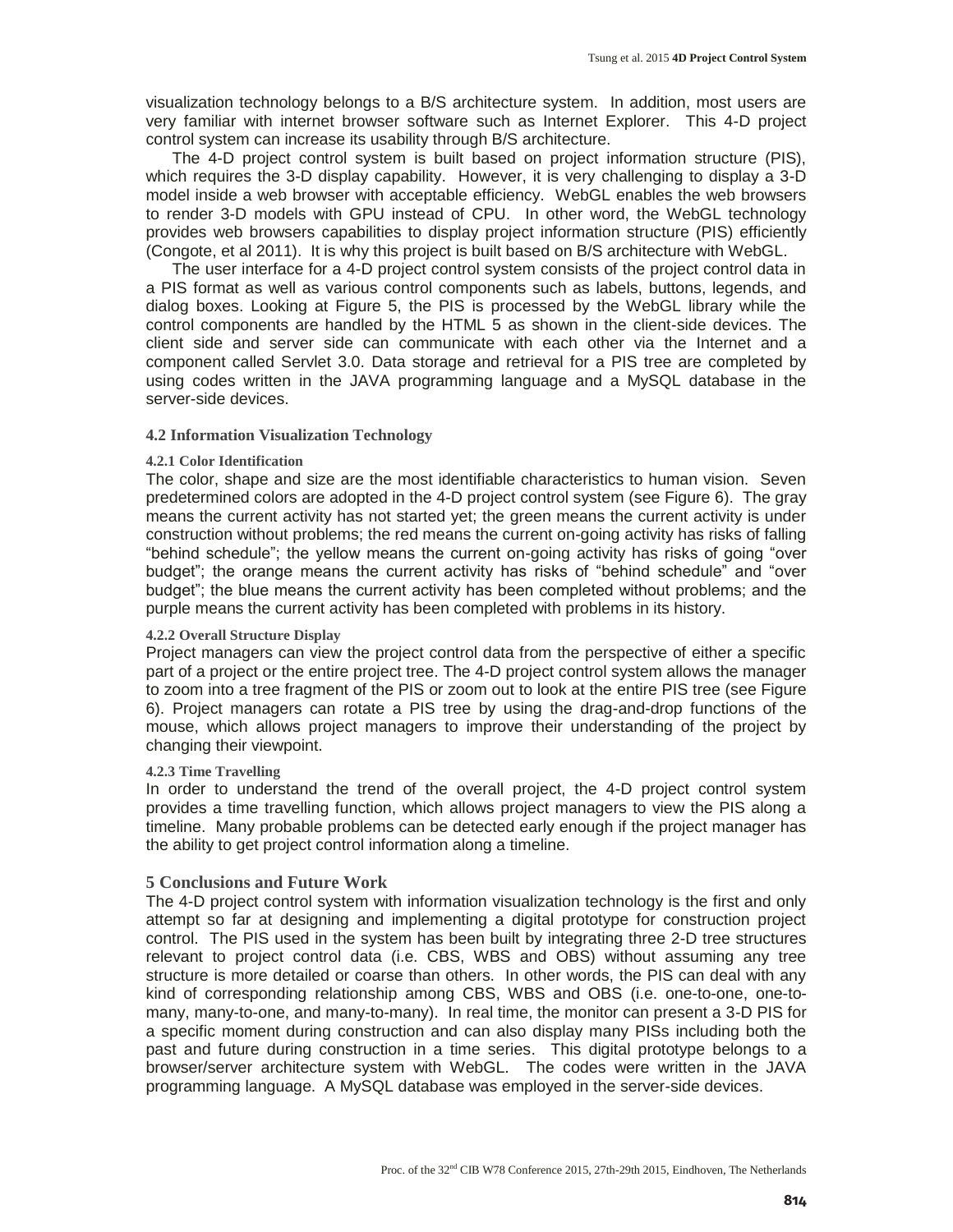A usability study is underway to compare the users' performance using the 4-D project control system with information visualization technology vs. using a conventional cost-loaded project control system based on MS Project. In the near future, the results of this usability study will be published.

**6 Figures and Algorithms** 

**6.1 Figures** 



**Figure 1** A relationship between a PIS node and its corresponding nodes in WBS, CBS & OBS



**Figure 2** A PIS at a specific moment during construction



**Figure 3** A logical data model for multi-way trees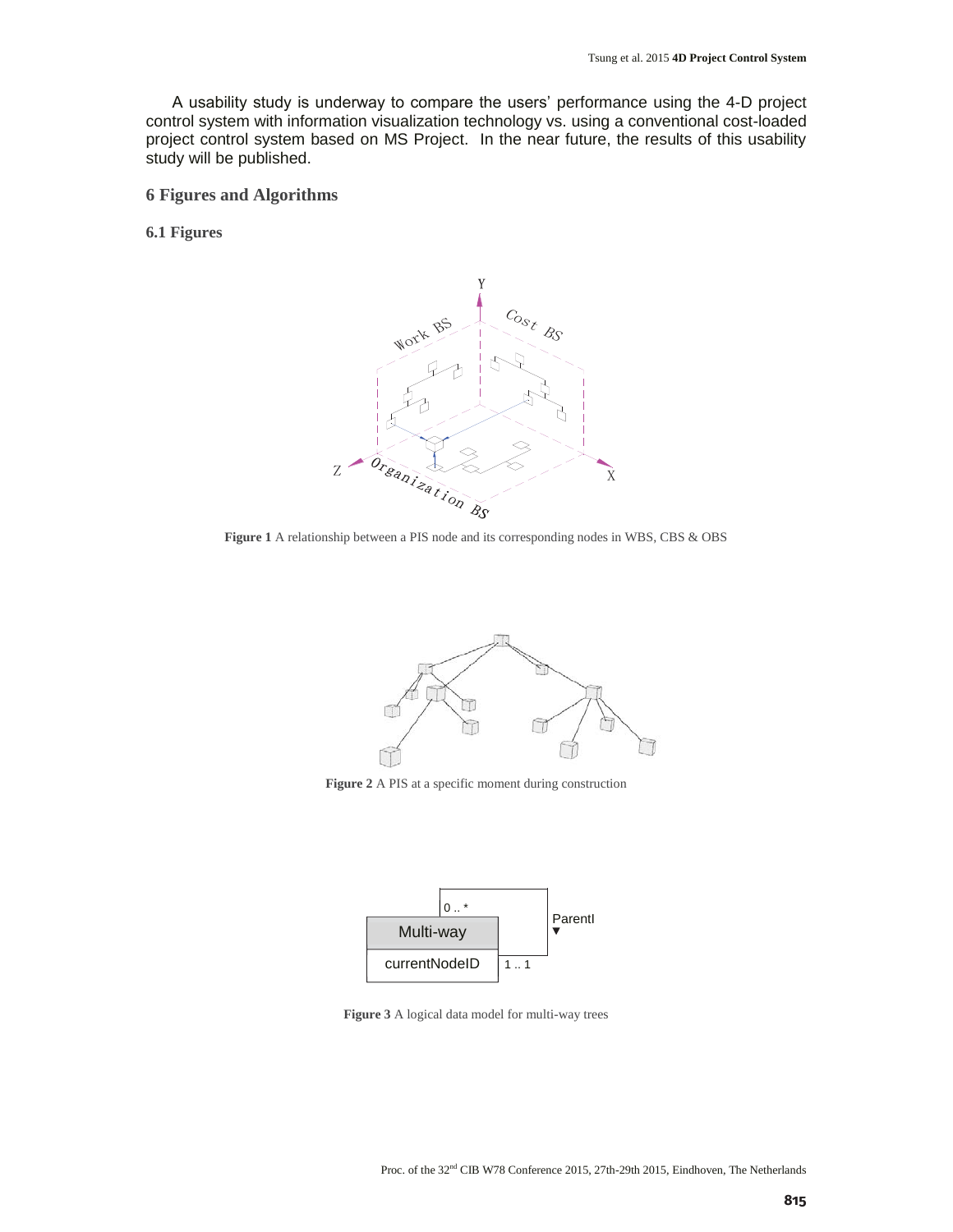

**Figure 4** A logical data model for building a PIS tree from WBS, CBS and OBS trees



**Figure 5** Architecture of the 4-D project control system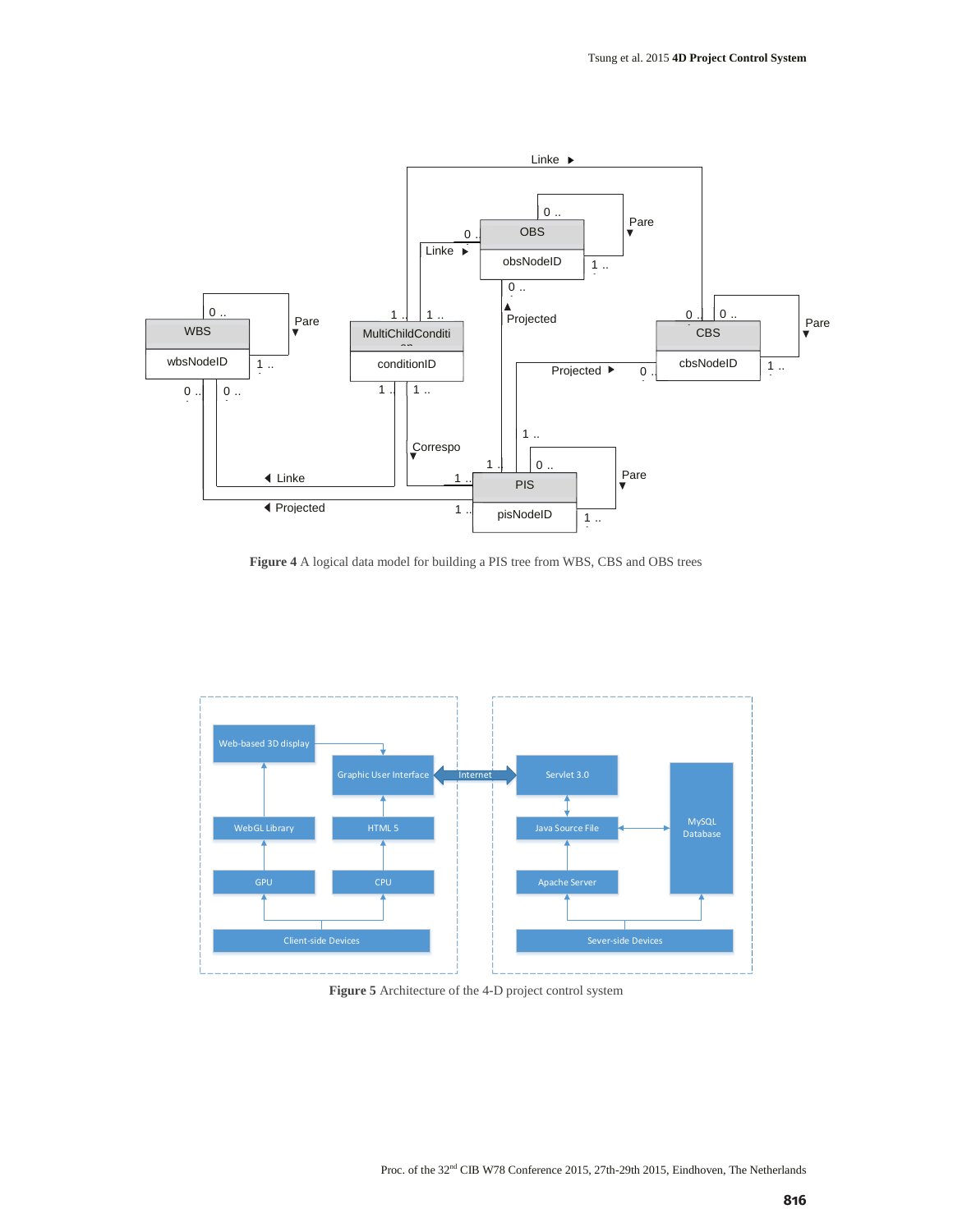

**Figure 6** An example of overall structure display

#### **6.2 Listing**

**Listing 1** FIND-ALL-NODES (id)

```
1 
2 
       nodes[ ] ← get-children (id) 
       if length[nodes] > 0
```

```
3
```

```
4 
                for i \leftarrow 1 to length[nodes]
```

```
child-id \leftarrow get-id(nodes[i])
 FIND-ALL-NODES(child-id)
```

```
for i \leftarrow 1 to length[nodes]
```

```
6 
7 
                     store(nodes[j])
```

```
8 
        return
```
5

## **References**

- Abudayyeh, O. Y. & Rasdorf, W. J. (1993). Prototype integrated cost and schedule control system. Journal of Computing in Civil Engineering, 7(2), 181-198.
- Card, S. K., Mackinlay, J. & Shneiderman, B. (1999). Readings in information visualization: using vision to think. San Francisco, CA, USA: Morgan Kaufmann Publishers Inc.
- Chen, C. (2005). Visualization viewpoints. Computer Graphics and Applications. 25(1), 12-16.

Chen, C. (2006). Information visualization: Beyond the horizon. (2nd Ed.) New York, NY: Springer.

- Congote, J., Kabongo, L., Moreno, A., Segura, A., Posada, J. & Ruiz, O. (2011). Interactive visualization of volumetric data with WebGL in real-time. Web3D '11 Proceedings of the 16th International Conference on 3D Web Technology (pp. 137-146). New York: ACM.
- Connolly, T. & Begg, C. (2000). Database solutions: A step-by-step guide to building databases. London, U.K.: Pearson Educational Limited.
- Gould, F. E. & Joyce, N. E. (2008). Construction project management. (3rd Ed.) Upper Saddle River, NJ: Prentice Hall.
- Lee, N. & Rojas, M. E. (2013). Visual representations for monitoring project performance: Developing novel prototypes for improved communication. Journal of Construction Engineering and Management, 139(8), 994-1005.